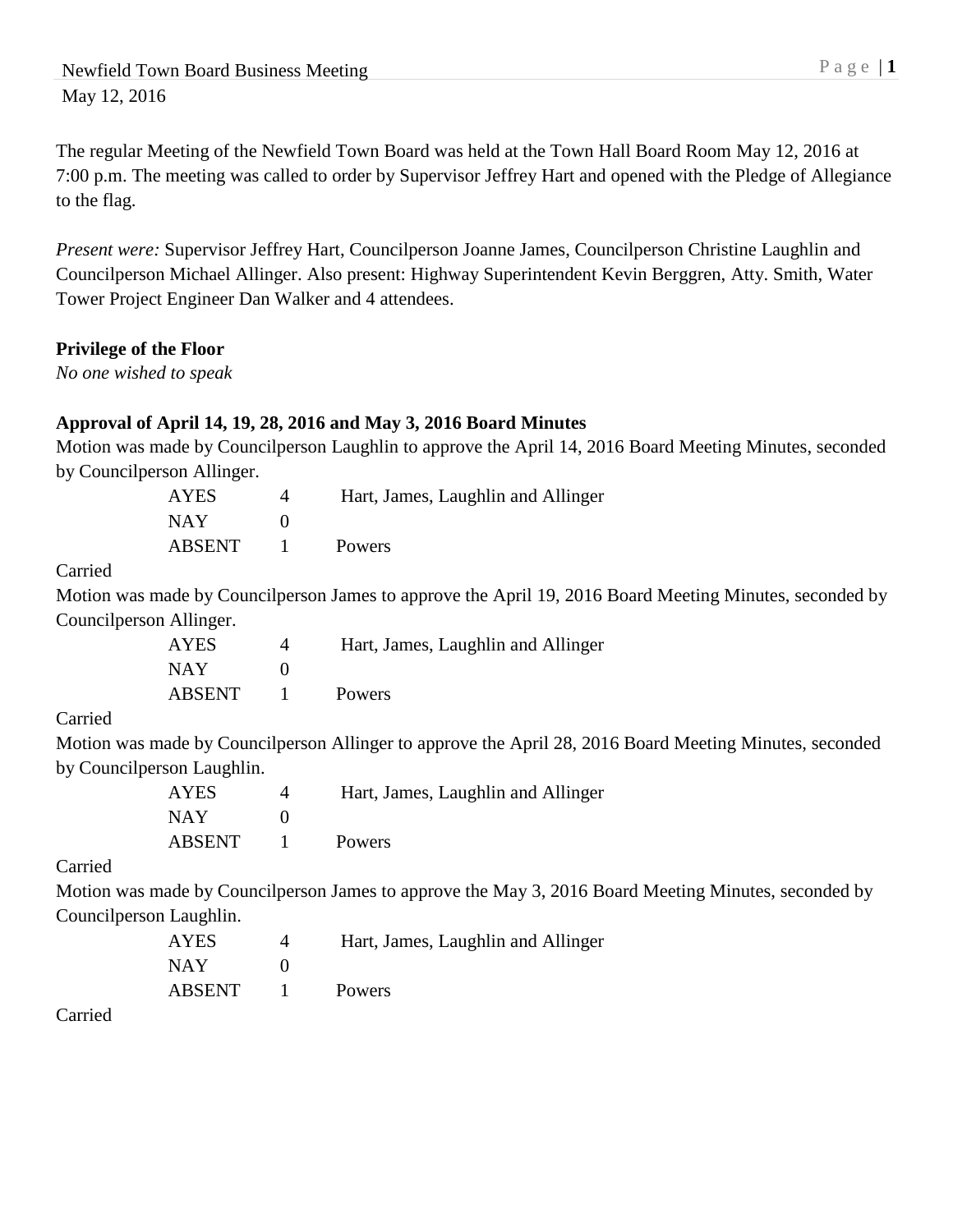# **Correspondence:**

Supervisor Hart read an invitation to the Board Members from the Newfield Public Library Trustees for a meet and greet gathering June 21, 2016. Supervisor Hart also read a notice from Delaware River Solar a community based solar company asking for the Town's support. Supervisor Hart will contact DRS for more information.

## **Reports:**

*Highway*: Highway Superintendent Kevin Berggren reported bridge work was being done on the Stonehaven Circle Bridge and the pipe has been ordered for the Connecticut Hill Road and Douglas Road culvert for repairs. Superintendent Berggren also reported a plywood covering has been laid over the decking on the Bow String Bridge. This will be replaced with new oak decking after the bridge has been painted. A new catch basin has been installed at VanBuskirk and Bower Roads. Summer paving includes Shelter Valley and Short Roads, and profiling VanBuskirk Gulf and Shaffer Roads. Highway Superintendent Berggren also asked for Board support to lease to own a new Gradall. The Gradall in use is a 2001 with over 8200 hours use. Motion was made by Councilperson Laughlin to support the Highway Superintendent of a lease to own Gradall, seconded by Councilperson James.

| AYES          |                   | 4 Hart, James, Laughlin, Allinger |
|---------------|-------------------|-----------------------------------|
| NAY.          | $\mathbf{\Omega}$ |                                   |
| <b>ABSENT</b> |                   | 1 Powers                          |

Carried

*Water Sewer*: Highway Superintendent Kevin Berggren reported hydrants had been flushed and repaired in Water District 1.

*Recreation*: Supervisor Hart read Recreation Director Reid Hoskins monthly report.

*Code Enforcement*: Code Enforcement Officer Bill Baker was absent. Supervisor Hart reported on Storm Water concerns up at the Millard Hill Road development.

*Tompkins County Legislature Report*: Newfield Representative David McKenna was absent.

*Planning Board*: Supervisor Hart stated from Planning Board Chair Karen Trask's report: the Planning Board's 2<sup>nd</sup> Community Forum had been well attended and received. The Planning Board will compile the information received for the Town Board's review.

*Supervisor*: Supervisor Hart reported Paul Simonet from Park Outdoor Advertising had been in communication regarding the replacement billboard. Attorney Smith stated the Town Board has the authority to hold a Public Hearing to hear public comment regarding this matter with the possibility to change the current law on record. After much discussion the Board's consensus was not to recreate Local Law No. 1-1989 "Sign Law" to avoid an influx of requests.

# **Old Business**

# *Dan Walker- Update on Water Tank Project*

Mr. Walker stated the Water Tower bids were received and opened on Monday from Vacri Construction and JB Robinson Construction. Mr. Walker stated there had been a miscalculation for paved municipal roads in the bid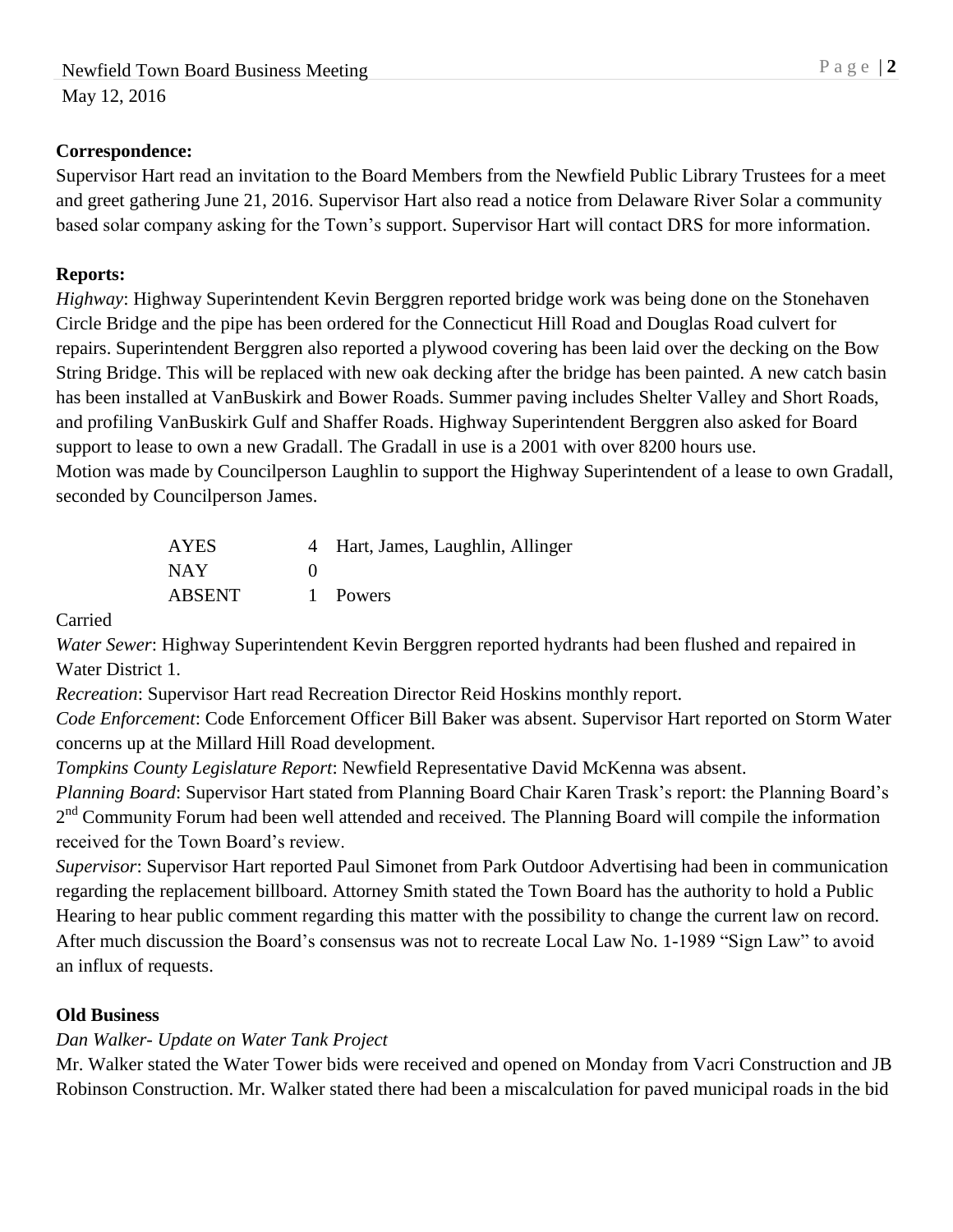package. While it did not impact the high and low bids submitted, it did impact the paving lines. Mr. Walker contacted the above mentioned construction companies regarding this matter. Mr. Walker recommended Vacri Construction Corporation for the Water Tower Project with an adjusted bid of \$731,330.00 and \$ 156,000.00 for the alternate replacement project. Supervisor Hart and Mr. Walker will proceed with the bond application next week. The Short Environmental Assessment form was completed and signed by Mr. Walker; Supervisor Hart reviewed the SEAF with the Board Members.

## **Resolution 10-2016**

# **SEQR RESOLUTION- Water Distribution System Improvement Project #1-2016**

WHEREAS, the Town of Newfield after study is prepared to embark on a Water Distribution System Improvement Project (the "Project");

WHEREAS, the State Environmental Quality Review Act ("SEQR") regulations posit that no municipality may undertake, fund or approve an action until it has complied with SEQR;

WHEREAS, the Town has reviewed a short form environmental assessment form ('EAF") prepared by Town Consultant LaBella Engineering and reviewed other information provided by the consultant and available to the Town,

NOW THEREFORE, upon motion duly made by Councilperson Laughlin and seconded by Councilperson James it is,

BE IT RESOLVED, as follows:

- 1. The Project constitutes an action subject to SEQR, the proposed action is appropriately classified as an "unlisted action" under SEQR, and the short form EAF is adequate for determining the significance of the proposed action; and,
- 2. That based upon its review of the Project, the EAF and other information available to the Town, the Town hereby finds that approval of the Project constitutes and action that will not have A significant impact on the environment and, therefore, does not require preparation of a draft Environmental Impact Statement; and
- 3. That this determination of significance shall be considered a Negative Declaration made pursuant to Article 8 of the Environmental Conservation Law.

| <b>AYES</b>   |                 | Hart, James, Laughlin and Allinger |
|---------------|-----------------|------------------------------------|
| NAY.          |                 |                                    |
| <b>ABSENT</b> | $\sim$ 1 $\sim$ | Powers                             |

Carried

# **Resolution No. 11- 2016 Award to Bid Water Project**

WHEREAS, the Town of Newfield has previously advertised for sealed bids for work to be completed on the Water Distribution System Improvement Project (the "Project")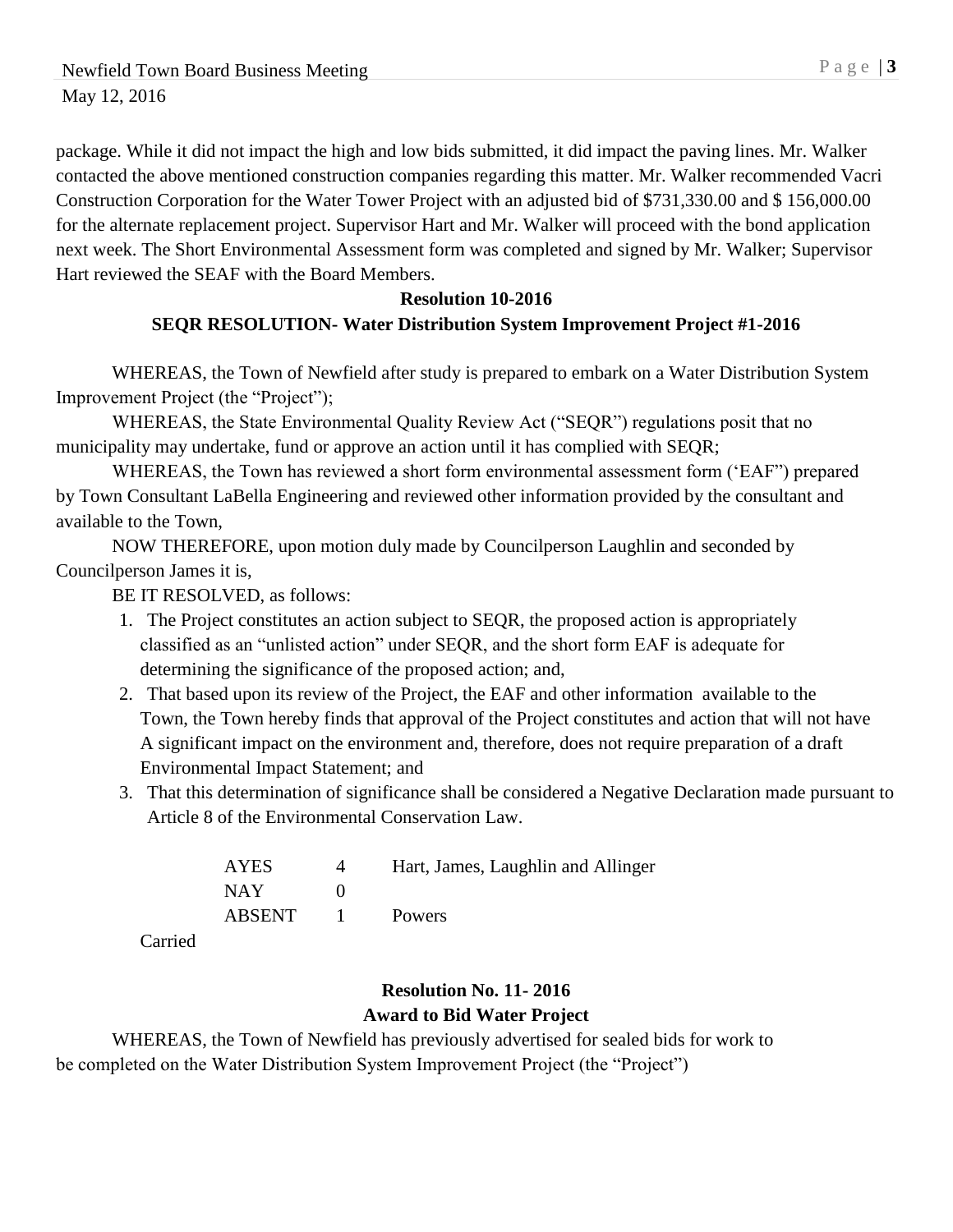WHEREAS, bids were received, opened and reviewed by Town consultant LaBella Engineering;

NOW, THEREFORE, upon motion duly made by Councilperson Laughlin and seconded by Councilperson James,

BE IT RESOLVED, as follows:

- 1. That the Town hereby accepts the bid of Vacri Construction Corp. in the amount of \$887,330.00 as the lowest responsible bidder for work to be completed on the Project; and
- 2. That the Town Supervisor and LaBella Engineering are authorized to confirm the terms of the bid With Vacri Construction and provide Vacri Construction with a notice to proceed.

AYES 4 Hart, James, Laughlin and Allinger NAYS 0 ABSENT 1 Powers

# Carried **New Business**

# **Approval of the Payment of the May 2016 Bills**

Motion was made by Councilperson Allinger to approve the payments, seconded by Councilperson James. The Board authorized the payments of the following amounts:

| General Fund                 | \$32,549.32 |
|------------------------------|-------------|
| <b>Recreation Fund</b>       | \$3,586.56  |
| <b>Highway Fund</b>          | \$63,908.81 |
| Street light Fund            | \$1,240.84  |
| Sewer Fund                   | \$345.47    |
| <b>Water District 1Fund</b>  | \$1,879.38  |
| <b>Water District 2 Fund</b> | \$2,773.19  |
| Trust and Agency             | \$3,857.93  |

Vouchers were audited by Councilpersons Allinger, James or Laughlin and Powers.

| AYES   | 4 Hart, James, Laughlin and Allinger |
|--------|--------------------------------------|
| NAY    |                                      |
| ABSENT | 1 Powers                             |

Carried

At 8:07 p.m., a motion was made to adjourn by Councilperson James, seconded by Councilperson Allinger.